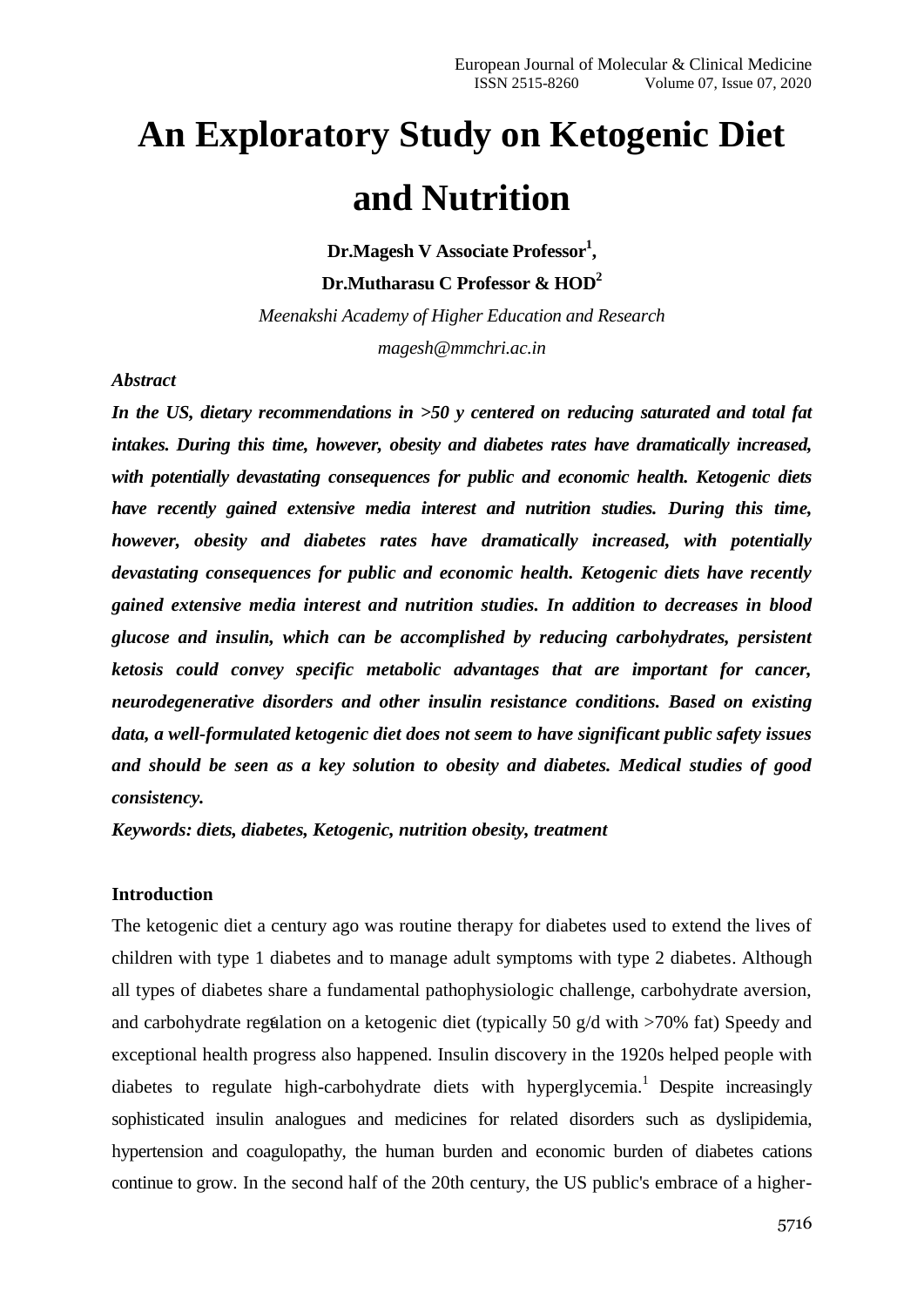carbohydrate (low grade), a diet that may have helped raise the incidence of obesity (2), a substantial risk factor for type 2 diabetes. Despite widespread doubts regarding the safety and lack of supporting proof of this alleged fad (3), the ketogenic diet has a long background not just in modern medicine but also in human experience — proving hope in the search for more successful nutritional defense and care for chronic sicknesses.

# **Restricting Carbohydrate is more efficient than limiting fat for managing obesity**

Diet fat has been deemed exceptional due to its high density and palatability of energy during decades contributing to "passive overconsumption" in comparison to other carbohydrates. Recent study has nevertheless underlined a biological foundation for body weight management, which influences body weight over the long-term through the physiological effects of foods rather than the content of calories in individual foods or nutrients. The refined carbohydrates, according to the obesity carbohydrate insulin model (e.g., most breads, rice, potato products, and added sugar). For several years, anecdotal studies have indicated that low-carbs diets reduce appetite to a higher degree than traditional ones, taking into consideration weight loss rates. For example, in a small clinical sample from the 1950s, high body weight female university students obtained calorie-reduced diets that differed from carbohydrate to fat. Students with a low-fat diet indicated that "missing peppers" in several of the experiments were discouraged as they still realized they were starving." In comparison, those who had a relatively low carbon diet reported "satisfaction" and that "hunger during meals was not a concern." In a more recent crossover report, 17 men with obesity have eaten ad libitum for very low (4%) or modest (35%) protein-controlled diets of four wk high-carbohydrate. Participants used less dietary resources, lost more weight and registered a lower-carbohydrate hunger.<sup>2</sup> This influence can be correlated with increased concentrations of circulating metabolic fuel in the late postprandial cycle on a diet with low glycemic load and beneficial improvements in metabolic hormones (e.g., lower ghrelin).<sup>3</sup>

Carbon restraint will also improve energy consumption, a key objective of the historically sought-after study on obesity and drugs. In a 20 wK maintenance-feeding study involving 164 participants, those allocated to a low (20 percent) carbohydrate diet relative to a high one (60 percent) had higher energy (200–250 kcal/d), which revealed that the insulin-insulin model predicts a change to the impact. While there is no advantage of low-carbon hydrates compared with low-fat diets in a meta-analysis (17), most of the studies included were too brief for the exclusion of mentioned transient metabolic adaptations (median length <1 wk).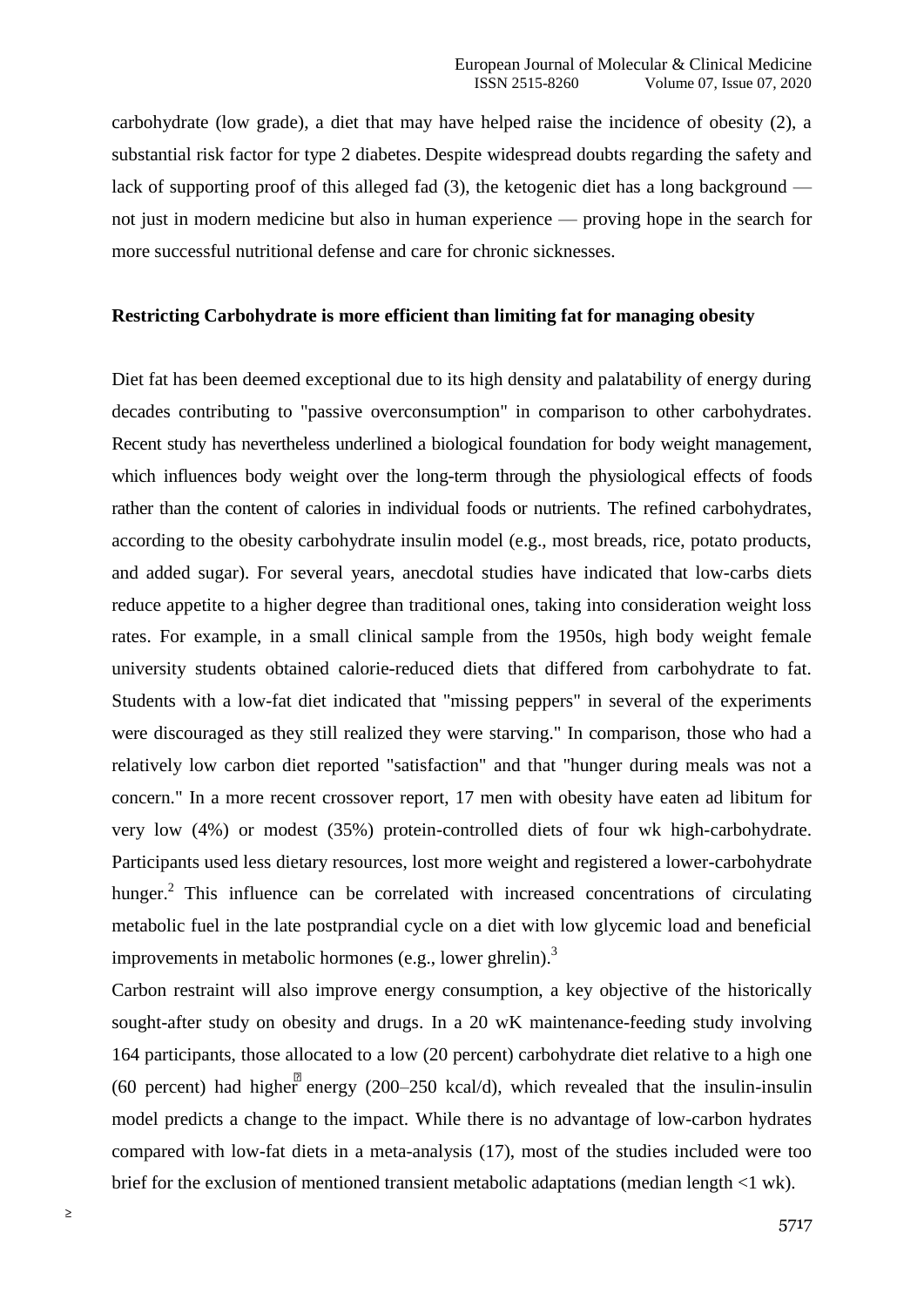## **Low-Carbohydrate Diets Show Promise for Diabetes Treatment**

The US NIH also funded many broad multi-centered dietary trials on low-fat diets such as the Women's Health Initiative Diabetes Adjustment Research (19) and Look forward [Cardiovascular Disease Prevention (CVD) for Diabetes Outcomes. In both instances, the low fat diet demonstrated little gain considering the reduced level treatments in the reference categories. The comprehensive lifestyle management programme decreased the occurrence of type 2 diabetes in high-risk participants, Although the multicomponent design of the treatment (including calorie constraints, fat limitation, activity and behavioural modification) makes the allocation of low-fat dietary results problematic. Unfortunately, there have been no comparable trials on very low-carbohydrate diets, but smaller research and retrospective tests indicate potential.

A Consensus study by the American Diabetes Association for 2019 reported that low carboncarbohydrate diets (including those designed for nutritional ketosis) "are among the most widely studied diet models for type 2 diabetes," and that "eating patterns, particularly low carbon... have been shown to reduce [Hb]A1C [glycemic hemoglobin] and the need for antihyperglycemic drugs". In a proactive analysis affecting 262 individuals with type 2 diabetes allocated to an exceptionally low diet, the total loss of weight was 11.9 kg and HbA1c was down by 1.0%, even as hypoglycemic drugs other than metformin were lowered considerably. Few clinical studies have investigated the restriction of carbohydrate in type 1 diabetes, probably because of hypoglycemia and ketoacidosis issues. An overall stable CVD risk profile and strong diabetes management satisfaction were reported by 316 children and adults adopting a very low-carbohydrate diet for type 1 diabetes, excellent glycematic regulation (mean HbA1c 5.7 percent).<sup>4</sup>

## **ChronicKetosisMightProvideUnique Metabolic Benefits**

Cetosis, an old metabolism pathway, could offer additional benefits over and above the prevalent fatty diets, through inflammatory regulation, oxidative destruction, histone acetylation, mitphagia, cellular redox state and other mechanisms. <sup>5</sup> Cetosis, an old metabolism pathway, could offer additional benefits over and above the prevalent fatty diets, through inflammatory regulation, oxidative destruction, histone acetylation, mitphagia, cellular redox state and other mechanisms. 85 proposed or ongoing studies of ketogenic or low-carbohydrate diets of multiple organ system disorders, such as cardiovascular, endocrine,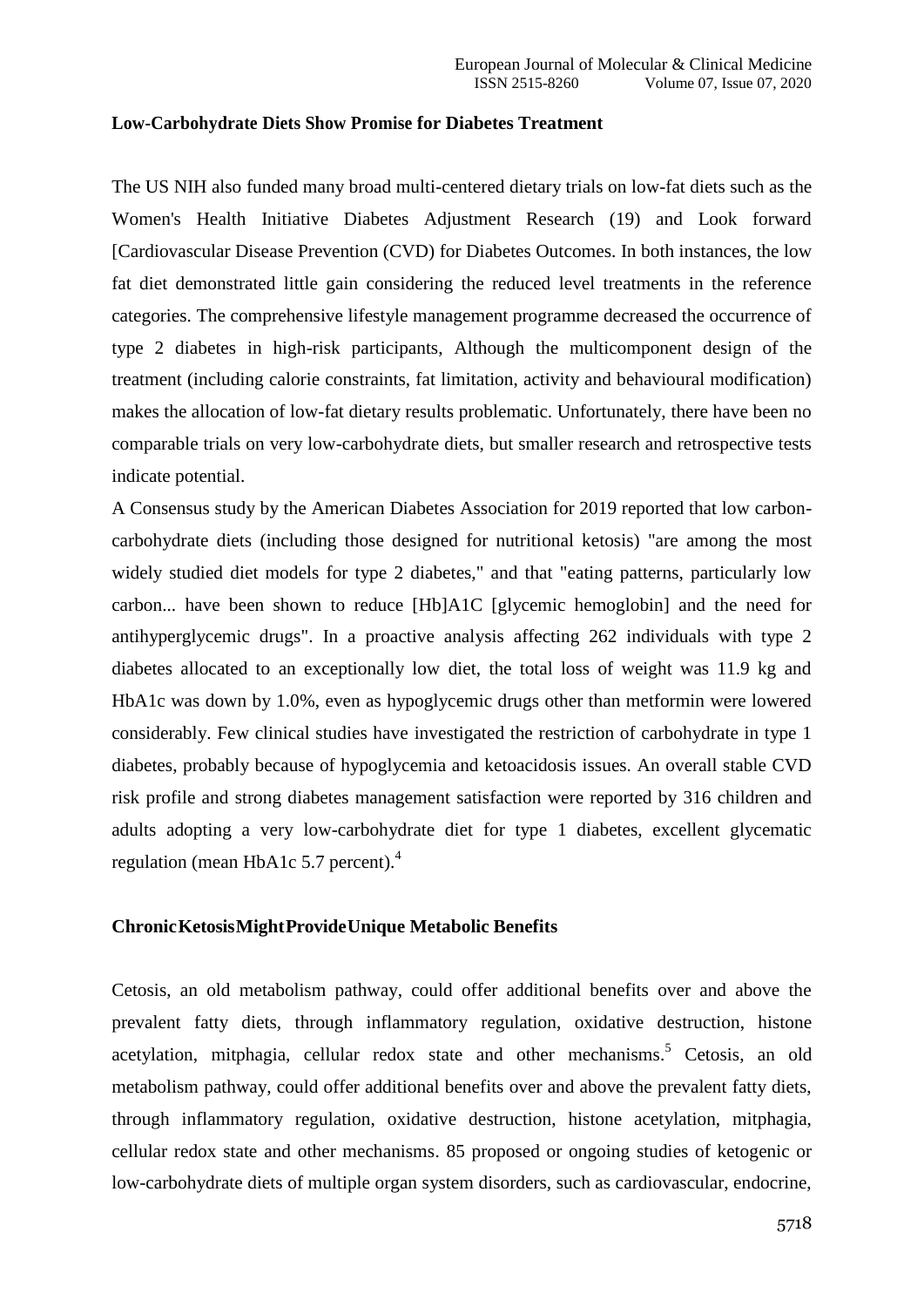gastrointestinal, psychiatric and behavioural diseases. Further experiments, although not yet released, have been performed.

The biochemical implications of a ketogenic diet can be of specific interest to oncology. Many cancers have mitochondrial defects that depend on glycolytic fermentation, an ineffective energy source in contrast with oxidative phosphorylation. Ketogenic diets aimed at this Warburg effect may starve cancer cells to normal cells without toxicity by reducing the rapid and postprandial blood. Other pathways recruited by this diet include lower insulin secretion, hormonal tumours driver and ketones themselves, by metabolism and signalling. Since blood glucose levels stay low-normal and some fermentable fuels accessible (e.g. glutamine), the ketogenic diet can not be used as a stand-alone therapy to cure cancer. This diet may, however, be synergistic with other therapies, including 3-kinase phosphoinositides, and help prevention, forensic possibilities.

Given the powerful impact of ketones in the brain, neurodegenerative and neuropsychiatric diseases have often had great interest in the ketogenic diet. Preliminary studies indicate that Alzheimer's disease patients, marked by central insulin tolerance, demonstrate clinical progress utilising a ketogenic or exogenous ketone formulation. Within a limited interim time, a ketogenic diet will also boost the general attitude.<sup>6</sup>

## **KetogenicDietsHaveaLongTrack Record of Safety**

The protection of ketogenic diets was concerned based on cases of children with epileptic disorder that explain gastrointestinal complications, nephrolithiasis, heart defects and low growth, but for many purposes, these findings ought to be read carefully. Second, the ketogenic diet normally stricter in this therapeutic sense (with 85% of fat energy) than would be advisable for almost every other reason. Secondly, people with epilepsy can have some drug issues or usage that is predisposed to risks that are not at risk for the general population. Third, cases findings necessarily require a substantial sampling bias; the lack of commonly occurring harmful incidents in the monitoring of public health is significant reassurance for today's ketogenic diet.<sup>7</sup>

In addition, any macronutrient-centered diet trend may have harmful consequences without proper consideration to food quality. The low-fat diet with elevated sugar levels and other refined carbohydrates enhances the likelihood of liver fatness and metabolism; Without proper exposure to essential micronutrients, a vegan diet may induce delayed growth in infants. Public health recommendations do not prohibit low-fat and plant-based foods, but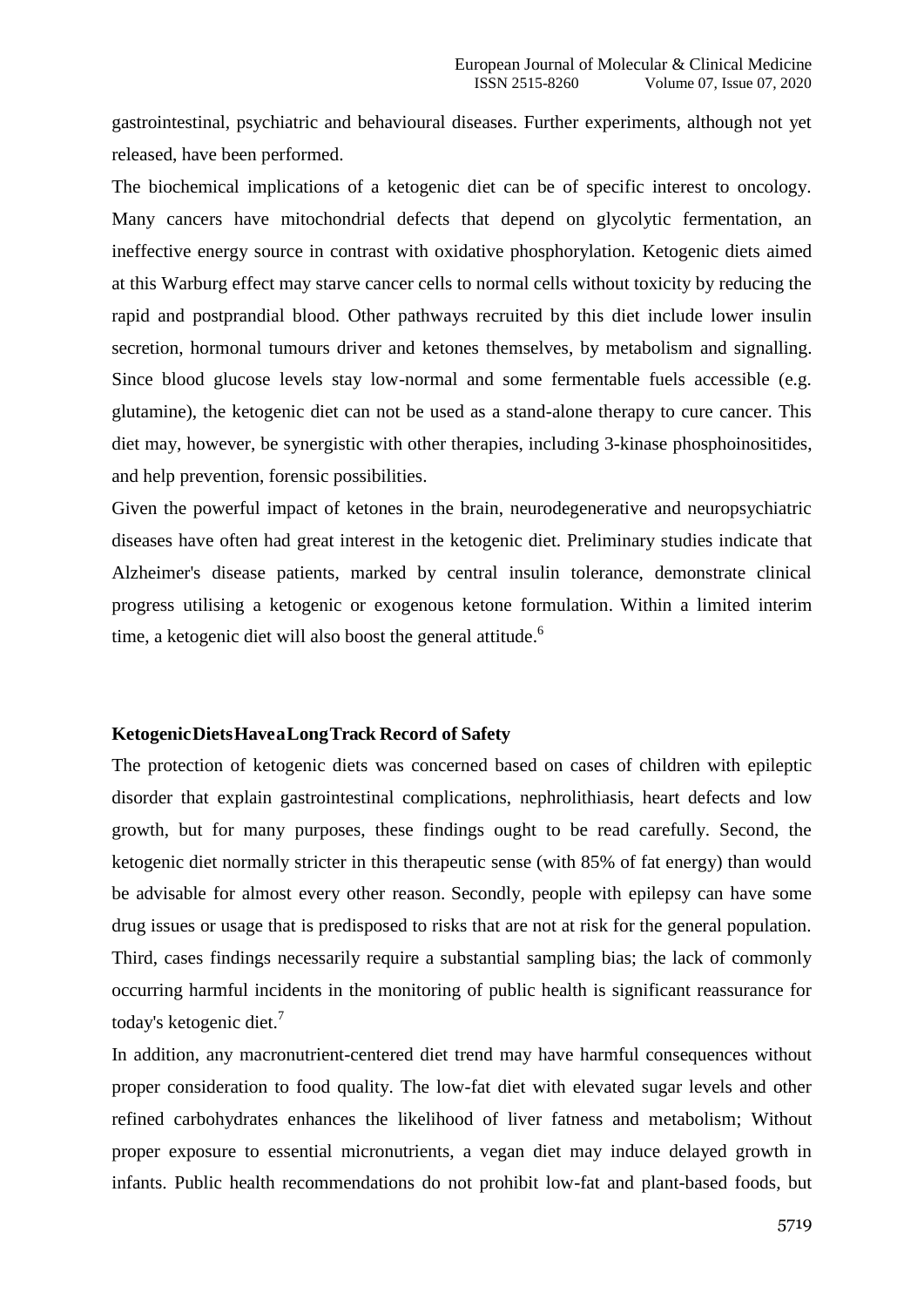concentrate on actions that promote healthier eating habits, to reduce harm and optimize benefits. With substantial proof of profit, carbohydrate-restricting diets take the same account.

#### **There are no human dietary fiber or carbohydrates specifications**

Some concluded that the main danger "of the ketogenic diet" may be the most overlooked: the expense of not consuming high fibres, unprepared carbohydrates", Meta-analysis of empirical research that establish beneficial correlations of the consumption of whole grains with CVD and cancer and overall mortality. However, such experiments may discuss only the overall health of a certain food compared to foods otherwise eaten. Although research suggests that the value of eating whole grains is not processed (typical trade off in societies of grain dependent diets), the topic of how whole grains correlate with low-carbohydrate foods permited for a ketogenic diet is more important to this discussion.<sup>7</sup> However, such experiments may discuss only the overall health of a certain food compared to foods otherwise eaten. Although research suggests that the value of eating whole grains is not processed (typical trade off in societies of grain dependent diets), the topic of how whole grains correlate with lowcarbohydrate foods permited for a ketogenic diet is more important to this discussion.<sup>8</sup>

Certain communities with low levels of chronic obesity-related disorders (e.g., "blue zones" in Asia) have eaten high-carbon diets, but they usually have high levels of physical labour (e.g., subsistence farming) and restricted net supply of calories. The health benefits of grain intake have not been shown in communities with extremely prevalent obesity and insulin resistance. In reality, much of the Year has eaten diets with practically no fibre (and therefore virtually no carbohydrate) in temperate and Arctic habitats, such as native Americans from the Great Plains, the Laplanders, the Inuit, and other typical hunters-gatherers — far longer than the low-fat high-carbs diet embraced by grain-based farming communities.

#### **Conclusions**

Low fat and low-carbon diets may trigger adverse effects in susceptible persons (the former especially so among those with insulin resistance, comprising the majority in the United States). However, aside from nausea and other transitional effects, a well-formulated ketogenic diet does not seem to have significant protection problems for the general public. Based on current data, a ketogenic diet may be deemed a first-line solution to obesity care and diabetes type 2. A ketogenic diet promises other disorders correlated with metabolism,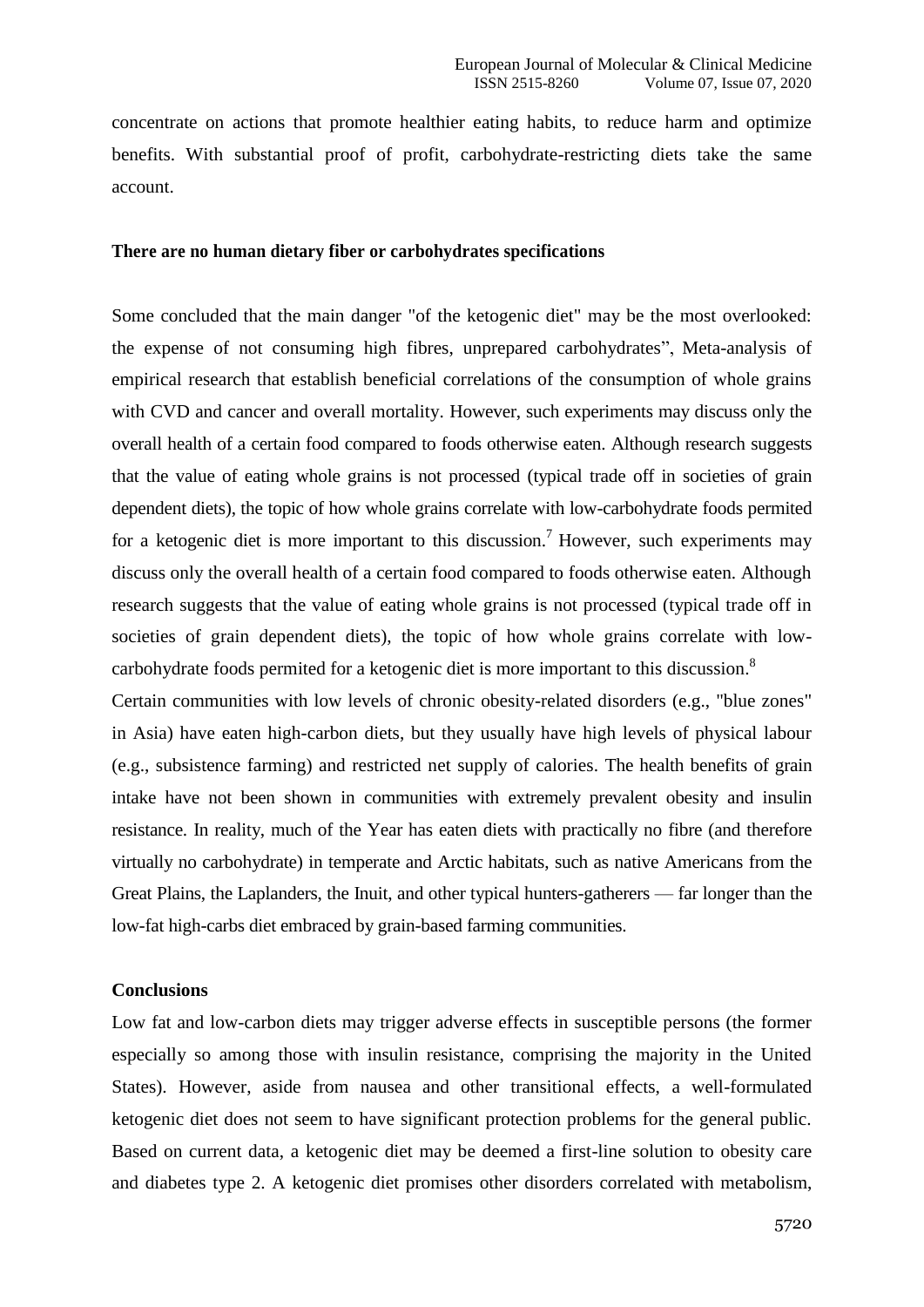such as diabetes, steatohepatite, neurodegenerative disorder and cancer, with a host of recurrent, often intractable conditions.

The absence of good performing clinical research therefore hinders empirical knowledge and translation of public health. Main unanswered study priority issues include: How does the elevation of LDL cholesterol with carbohydrate reduction impact the cardiovascular risk versus elevation of triglyceride with lipid restriction? Will lowering diabetes HbA1c in a ketogenic diet contribute to declines in micro- and macrovascular disease? Does a ketogenic diet be relatively contraindicated for uniquely vulnerable groups (eg LDL cholesterol "hyperresponders") or disorders (liver or kidney failure, pregnancies)? How successful is a ketogenic diet for weight reduction relative to other interventions in trials and strong mechanisms to promote behavioural improvement on a long-term basis? Does prolonged ketosis deliver unprecedented metabolic advantages in comparison to less stringent diets including a lowglycemic index and a moderate carbohydrate diet?

Finally, it should be remembered that the ketogenic diet has created debate, partially owing to the fact that traditional dietary schooling emphasizes the harms of large total saturated fat diets over the years. The mis-conception that ketogenic diets need large intakes of livestock products may also have resulted in polarization—a problem for many who support plant-based diets for nutritional, ethical or environmental purposes. A ketogenic food may actually be vegetarian in nature (with eggs and milk products), or vegetarian in nature, with herbal fats (e.g., avocado, almonds, grains, cocoon flax and olive oil), protein (e.g. tofu, temppeh, seitan, lupini beans, pea protein), untouched vegetables, and minimal quantities of sugar, such as Eco-Atkins diet. This versatility facilitates individualization of food choices for obesity and diabetes in a ketogenic diet.

### **References**

- 1. Ludwig DS, Lakin PR, Wong WW, Ebbeling CB. Scientific discourse in the era of open science: a response to Hall et al. regarding the Carbohydrate-Insulin Model. *Int J Obes*. 2019;43(12):2355-2360. doi:10.1038/s41366-019-0466-1
- 2. Ludwig DS, Ebbeling CB. The carbohydrate-insulin model of obesity: Beyond ―calories in, calories out.‖ *JAMA Intern Med*. 2018;178(8):1098-1103. doi:10.1001/jamainternmed.2018.2933
- 3. Ludwig DS. Lowering the bar on the low-fat diet. *JAMA - J Am Med Assoc*. 2016;316(20):2087-2088. doi:10.1001/jama.2016.15473
- 4. Bueno NB, De Melo ISV, De Oliveira SL, Da Rocha Ataide T. Very-low-carbohydrate